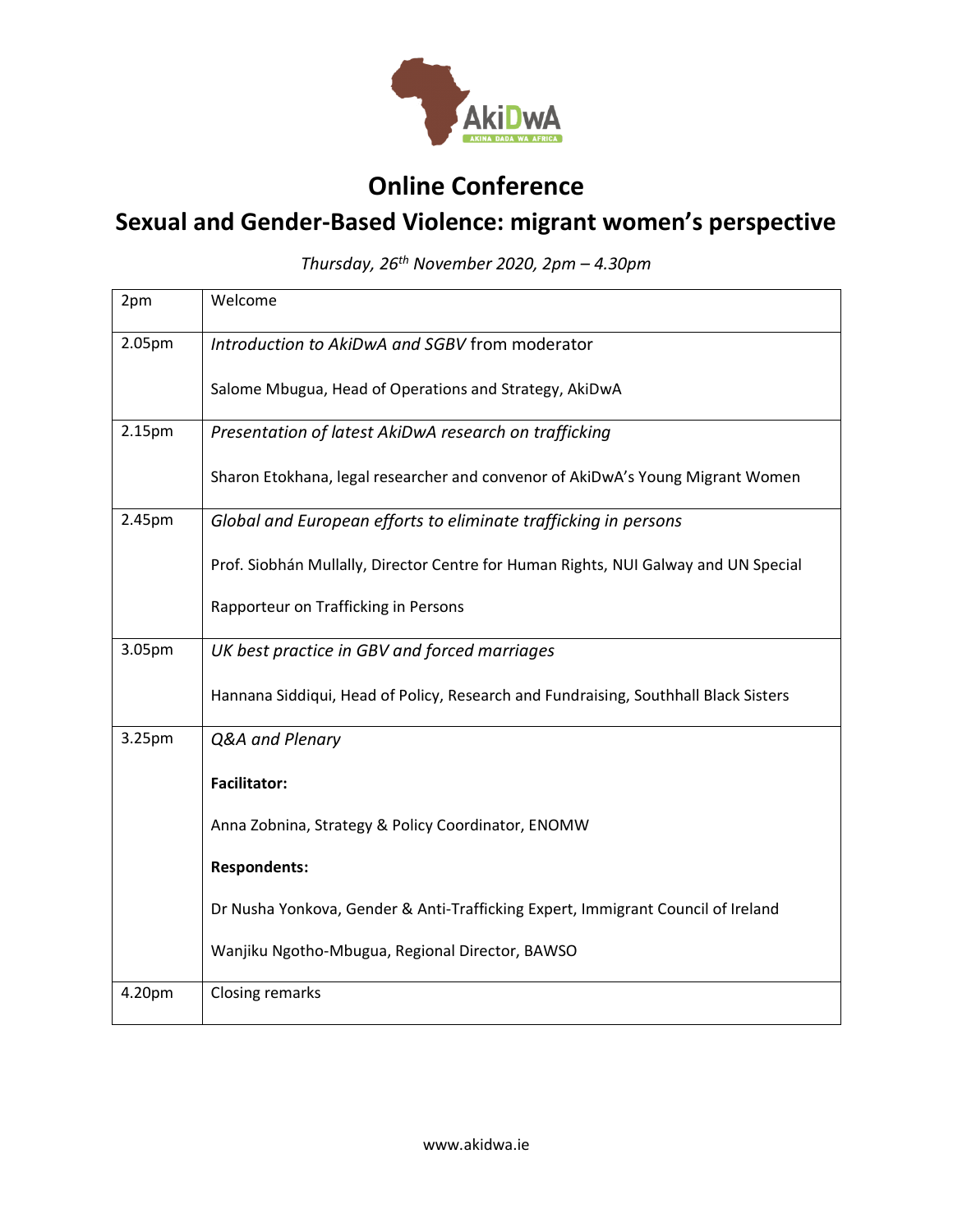

### **Speaker Biographies**

### **Salome Mbugua, Head of Operations and Strategy, AkiDwA**

Salome Mbugua is a researcher, gender equality activist and human right advocate. She is the founder and Head of Operations & Strategy at AkiDwA. She has over 20 years' experience of working with under-represented groups, in particular with women, children, and young people, in Europe, Africa and internationally. In September 2018 Salome was appointed to the Irish Human Rights and Equality Commission by the President of Ireland Michael D Higgins. She is the chairperson of European Network of Migrant Women and she has a seat on the EU Expert group on Economic Migration. She also sits on the Observatory Experts Group on Violence against Women with European Women Lobby.

### **Sharon Etokhana, legal researcher and organiser of AkiDwA's Young Migrant Women**

Sharon Etokhana is a Lawyer with a masters in Human Rights in Criminal Justice. A member of the Nigerian Bar working with Akidwa as a research consultant and a Community Health Ambassador against Female Genital Mutilation. Her passion is to influence policy through advocacy, policy and research. She is a member of the Akidwa Youth Migrant Women Network and an advocate against all forms of gender-based violence. Sharon is also the founder of Empwr'd tribe, an online community for the empowerment of women. She is an advocate for human rights for marginalized communities especially women.

## **Prof. Siobhán Mullally, Director Centre for Human Rights, NUI Galway and UN Special Rapporteur on Trafficking in Persons**

Siobhán Mullally is Established Professor of Human Rights Law and Director of the Irish Centre for Human Rights at NUI Galway. She has published widely in the fields of gender, women's rights, migration, asylum and multiculturalism. She is currently the President of the Council of Europe anti-trafficking body, the Group of Experts on Action against Trafficking (GRETA). She is a Commissioner with the Irish Human Rights and Equality Commission, and is a member of the Permanent Court of Arbitration, The Hague.

#### **Hannana Siddiqui, Head of Policy, Research and Fundraising, Southhall Black Sisters**

Hannana Siddiqui was one of the founders of Southall Black Sisters and has remained one of the group's key campaigners in their struggle against racism and sexism, including campaigns for justice for women driven by abuse into killing either themselves or their abusers, campaigns around 'honour' based violence and against racist and sexist spousal visa laws. Hannana has written numerous publications on violence against minority ethnic women and consults on policy and research for organisations including the Angelou Centre.